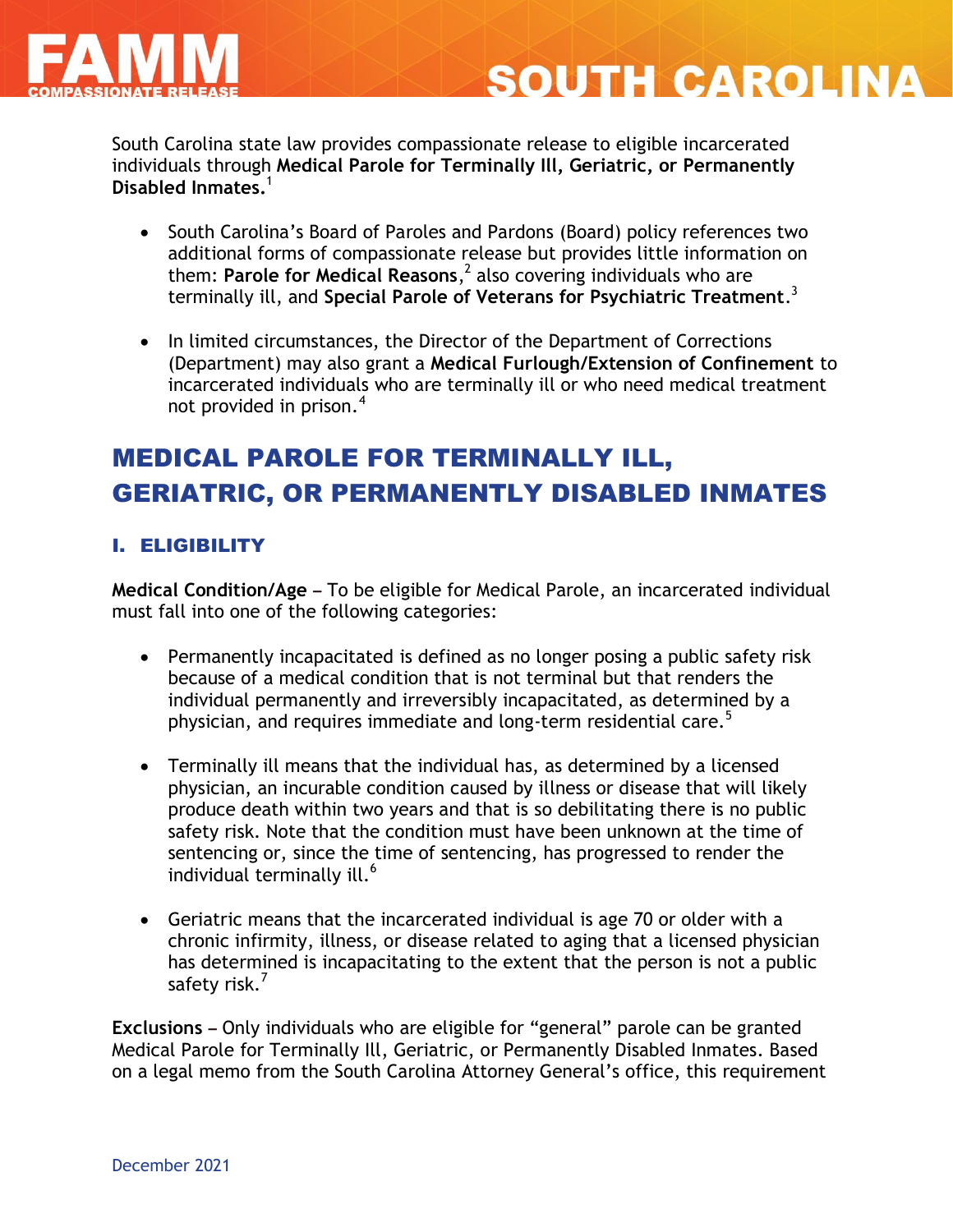means individuals sentenced to death or to life without the possibility of parole are excluded from consideration for Medical Parole. $^8$ 

### II. APPLICATION/REFERRAL

Health Services staff initiate the application process to refer individuals who meet any of the three categories of eligibility (permanently incapacitated, terminally ill, or geriatric) for Medical Parole.<sup>9</sup>

### III. DOCUMENTATION AND ASSESSMENT

**Initial Documentation: Health Services –** Health Services staff complete the application and collect the following information:

- A statement from a licensed Department physician that the incarcerated individual meets the Medical Parole criteria;<sup>10</sup>
- A plan for the individual's medical care and treatment outside of the prison;<sup>11</sup>
- A notarized letter from the individual's sponsor agreeing to assume all financial responsibility and care; $^{12}$  and
- A statement from the Medical Services Deputy Director concurring with the physician's opinion and recommending Medical Parole.<sup>13</sup>

The application packet is then submitted to Central Classification through the Office of the Deputy Director of Medical Services.<sup>14</sup>

**Criminal History Review: Central Classification –** The Central Classification office conducts a review of the individual's criminal history and institutional record and submits it through the Division Director of Classification and Inmate Records to the General Counsel's Office and the Deputy Director of Operations.<sup>15</sup>

**Review and Recommendation: Deputy Director of Operations –** The Deputy Director of Operations reviews the application packet, and criminal and institutional history, and forwards a recommendation to the Department's Director.<sup>16</sup>

**Approval and Petition**: **Agency/Department Director –** The Director reviews the application packet and, when agreeing that the individual is eligible for Medical Parole, approves the request and forwards everything with a Petition for Medical Parole to the South Carolina Board of Pardons and Paroles.<sup>17</sup>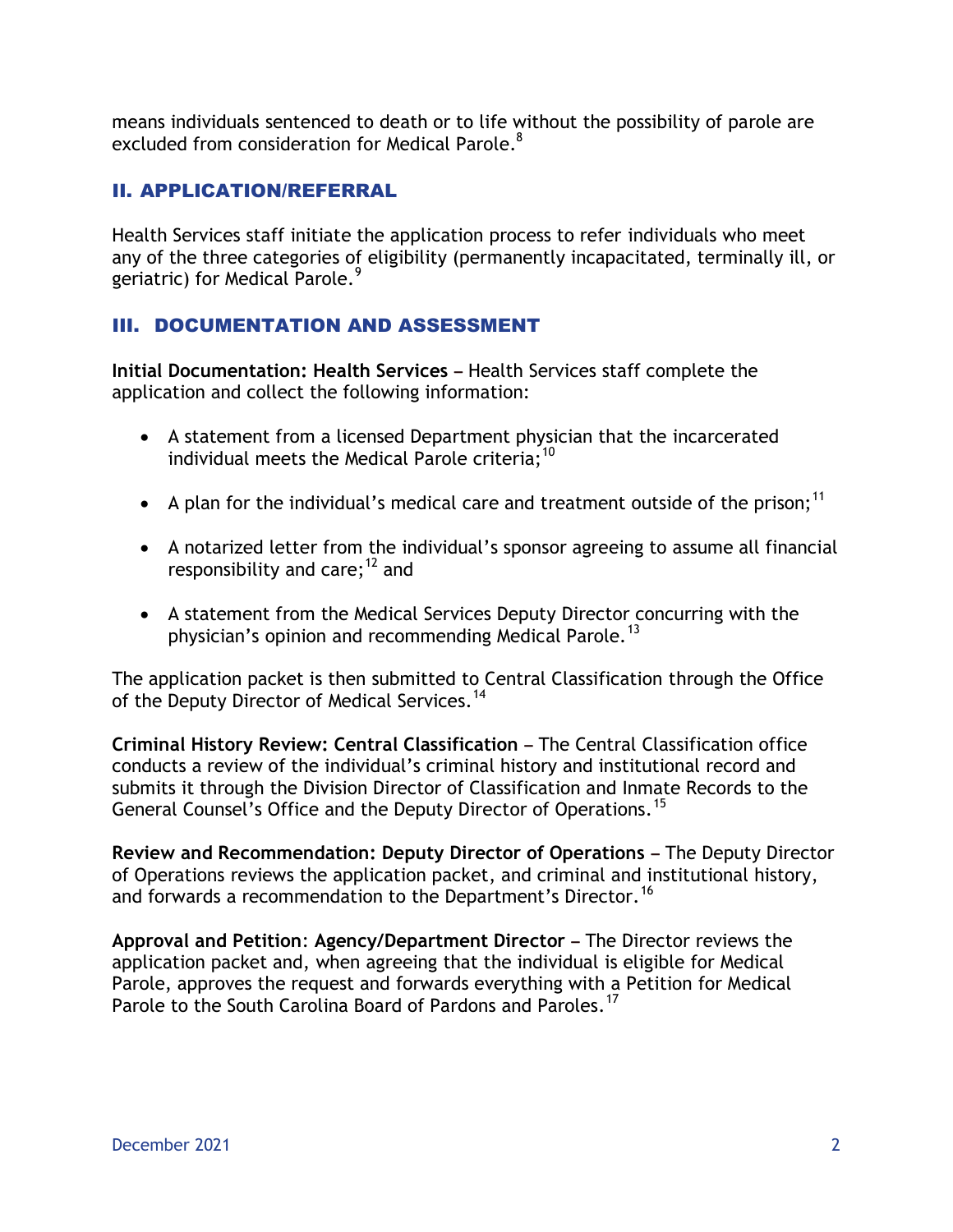### IV. DECISION-MAKING PROCESS

**Decision-Maker –** The South Carolina Board of Paroles and Pardons is responsible for ordering the release of individuals who meet the eligibility guidelines.<sup>18</sup>

**Decision Process –** The Board's parole orders must include "findings of fact" that support a legal and medical conclusion that an individual is permanently incapacitated, terminally ill, or geriatric (or a combination of those conditions) and does not pose a threat to self or society.<sup>19</sup> Department policy states that Medical Parole applications are processed in the same manner as "normal" parole, including any required victim notifications and hearings.<sup>20</sup>

**Conditions** – The Board's parole order must include conditions for the individual's supervision, participation in, and removal from Medical Parole.<sup>21</sup>

• An individual released on Medical Parole must reside in an "approved residence."<sup>22</sup> However, state law and Board policy do not provide examples of the types of residences or living environments that will be approved.

### V. POST-DECISION

**Denials and Appeal Rights** – Neither the law nor Board rules reference anything specific about denials or appeal rights of individuals requesting Medical Parole for Terminally Ill, Geriatric, or Permanently Disabled Inmates.<sup>23</sup>

**Supervision** – Individuals on Medical Parole are under the supervision of the Department of Probation, Parole and Pardon Services,<sup>24</sup> and the Board's parole order includes the supervision requirements.<sup>25</sup> There are annual reviews of the individuals' status to ensure that they remain eligible for parole.<sup>26</sup>

**Revocation/Termination** – If an individual becomes no longer eligible to participate in parole under these rules, a probation agent will issue a warrant or citation charging a violation of parole, and the Board will determine whether it must revoke Medical Parole.<sup>27</sup>

### VI. REPORTING/STATISTICS

The Department is required to submit annual reports to the South Carolina Legislature's Sentencing Reform Oversight Committee. The reports provide cumulative information, reflecting the number of individuals granted Medical Parole for Terminally Ill, Geriatric, or Permanently Disabled Inmates since 2011.

 The 2020 report says that since the law went into effect in 2011, the Department has referred just 30 individuals for Medical Parole due to being terminally ill, geriatric, or permanently disabled.<sup>28</sup> The Board granted Medical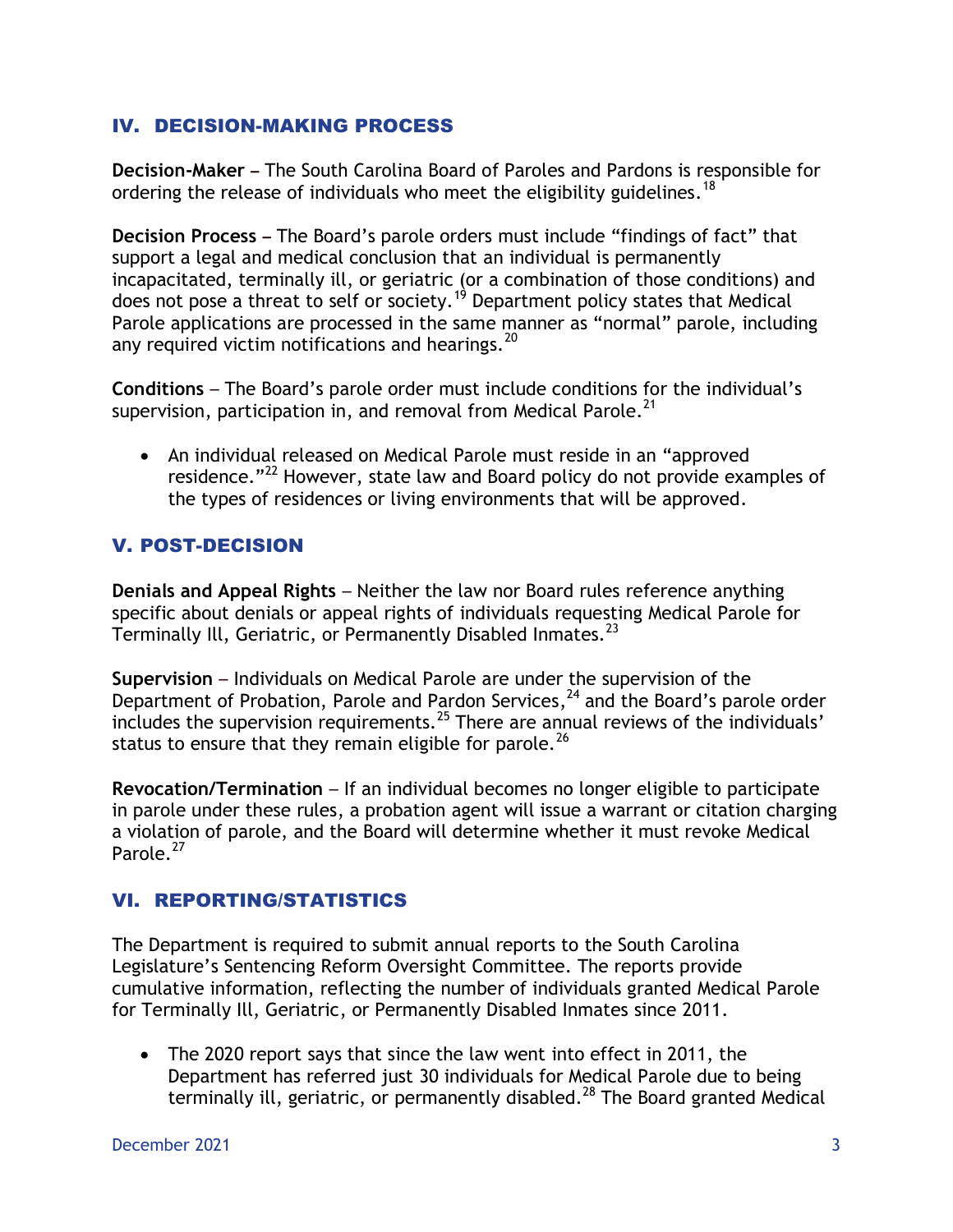Parole to 15 of the 30 individuals it considered. Of the remaining 15 requests for Medical Parole, the Board rejected nine and did not hear six.

• In response to FAMM's request for information, the Department reported that in 2019 and 2020, only two individuals submitted requests for Medical Parole. Of those, one was granted and one was denied.<sup>29</sup>

# PAROLE FOR MEDICAL REASONS

South Carolina law provides an additional parole option for incarcerated individuals who are terminally ill, defined in the statute and Board of Paroles and Pardons (Board) policy as having a condition expected to result in death within one year.  $30$ This is in addition to Medical Parole for Terminally Ill, Geriatric, or Permanently Disabled Inmates. It is not clear why there are two separate, but similar, parole rules for individuals who are terminally ill.

• The Parole for Medical Reasons statute and Board policy state that "terminally ill" means the individual is not expected to live for more than **one** year. That differs from the definition of "terminally ill" in the Medical Parole for Terminally Ill, Geriatric, or Permanently Disabled Inmates statute, which says that the individual is not expected to live for more than **two** years.<sup>31</sup>

The Board may grant Parole for Medical Reasons one year or less before the date of the incarcerated person's general parole eligibility.<sup>32</sup> The Board requires that two licensed physicians state that the incarcerated individual is terminally ill and, "to a reasonable degree of medical certainty," is not expected to live for more than one  $year.<sup>33</sup>$ 

The Board does not provide any additional information on Parole for Medical Reasons and does not publish statistics on how many individuals have been granted parole under this law.

# SPECIAL PAROLE OF VETERANS FOR PSYCHIATRIC TREATMENT

The Board Manual includes Special Parole of Veterans for Psychiatric Treatment,  $^{34}$ authorizing the Board to parole any incarcerated individual (1) who is a veteran; (2) who is otherwise eligible for parole; and (3) whom, due to a "mental condition," the Board finds should not be released from confinement.<sup>35</sup>

The Board can grant Special Parole for such individuals and release them to the custody of (1) the Department of Veterans Affairs for psychiatric treatment or (2) a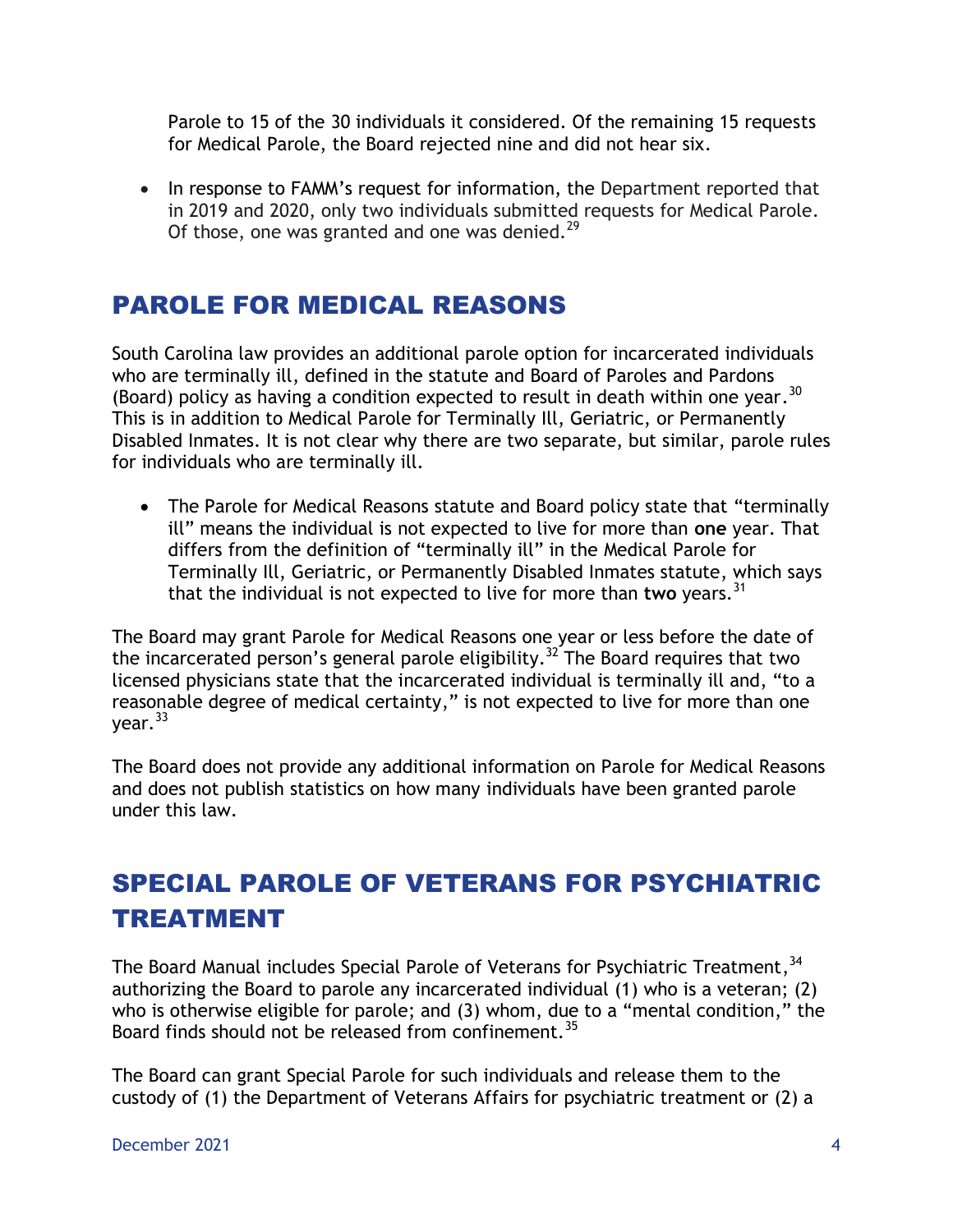committee appointed to commit such individuals to a Department of Veterans Affairs medical facility.<sup>36</sup>

There is no other information on the Board's administration of this program or its decision-making process, and there are no publicly available statistics on how many individuals, if any, have been released under this policy.

# MEDICAL FURLOUGH/EXTENSION OF CONFINEMENT

Where there is "reasonable cause" to believe that an incarcerated individual who is terminally ill will "honor [the Director's] trust," the Director of the Department of Corrections (Department) may grant the individual a Medical Furlough, also referred to as "extending the limits of confinement," for an indefinite length of time.<sup>37</sup>

### I. ELIGIBILITY

**Medical Condition** – An incarcerated individual may be eligible for Medical Furlough if the person has less than one year to live.<sup>38</sup>

**Exclusions** – An individual convicted of a violent crime is not allowed to participate in the Medical Furlough program "in the community where the offense was committed" unless all of the following people and entities recommend, in writing, to the Department Director that the incarcerated person be allowed to participate: the victim or victim's relatives, the law enforcement agency that employed the arresting officer, and the solicitor (called the district attorney in most states) in whose circuit the individual was convicted. $39$ 

### II. APPLICATION/REFERRAL

To begin the Medical Furlough process, the physician who determines that the incarcerated person's condition is terminal must write a statement indicating the illness and life expectancy. That statement, with any supporting diagnostic and treatment information, is submitted to the Medical Furlough Coordinator  $($ Coordinator $).$ <sup>40</sup>

### III. DOCUMENTATION AND ASSESSMENT

**Initial Discussions: Medical Furlough Coordinator** – The Coordinator first discusses the case with the Medical Director and then meets with the individual to confirm the desire to pursue a Medical Furlough. If so, the Coordinator will notify a designated family member.<sup>41</sup>

**Sponsorship: Family Member** – For an individual to be released on a Medical Furlough, a family member who lives in South Carolina must agree to be a sponsor.<sup>42</sup>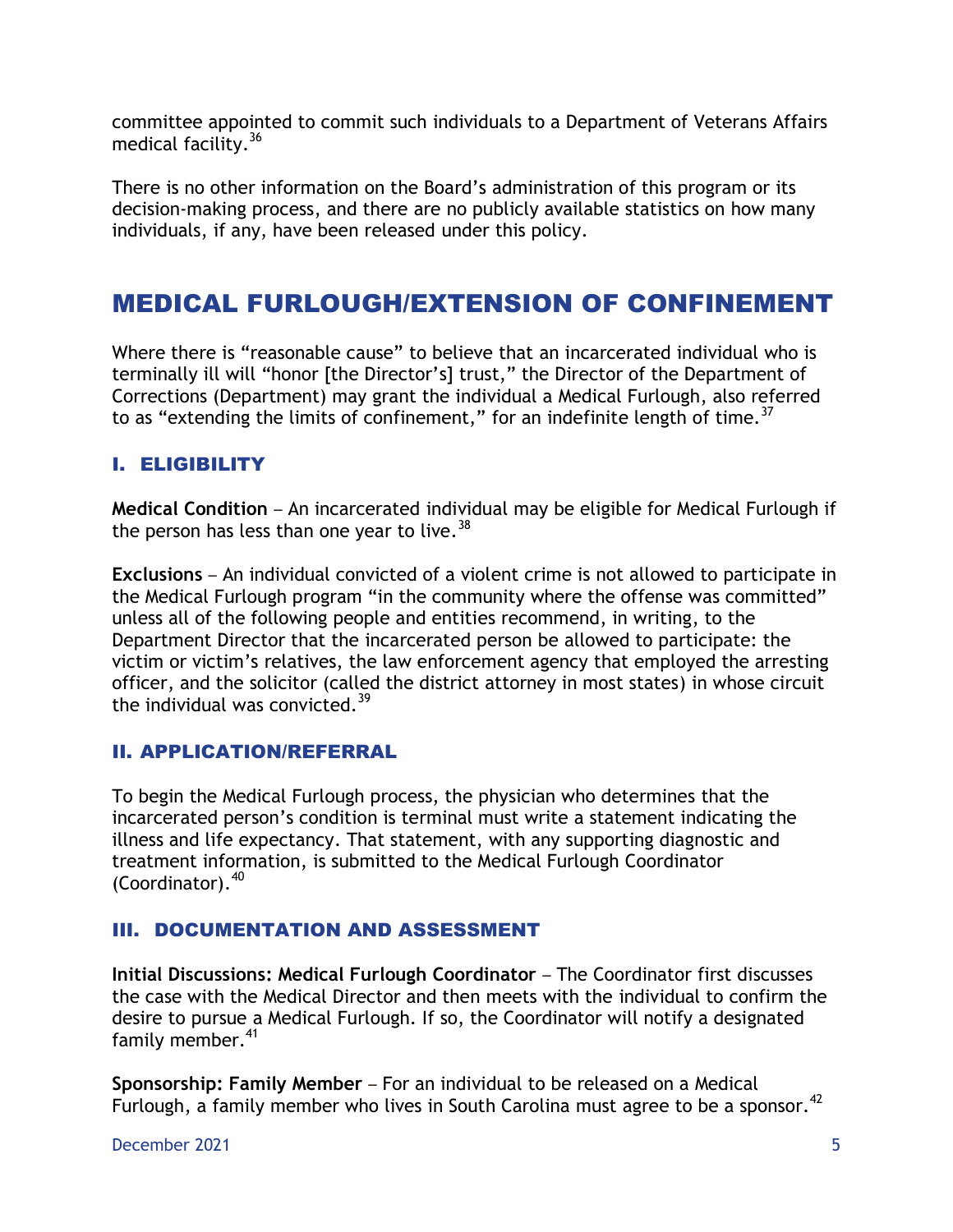Upon agreeing to sponsor the incarcerated individual, a family member must provide two documents:

- A notarized statement confirming provision of a place for the individual to live and assumption of complete financial responsibility for all living and medical expenses; $^{43}$  and
- A signed statement from a physician in the community agreeing to provide medical care and stating that the Department will not be held liable for any medical treatment costs.<sup>44</sup>

Department policy states that Medical Services and the relevant Warden will conduct a home study as part of obtaining an approved residence plan.<sup>45</sup>

**Application Form: Medical Furlough Coordinator** – After receiving the required documentation from the family sponsor, the Coordinator completes the *Medical Furlough Application*, obtains the incarcerated person's signature, and forwards it to the appropriate Warden.<sup>46</sup>

**Recommendation: Warden** – The Warden makes a recommendation and returns the completed application to the Coordinator.<sup>47</sup>

**Letter of Disposition: Medical Director** – The Coordinator sends the completed application form, the physician's statement, and sponsor documents to the Medical Director who prepares a "letter of disposition." The Medical Director sends the letter and the complete packet of information to the Department's State Classification staff. $48$ 

**Investigation: State Classification Staff<sup>49</sup> – The State Classification office conducts a** review looking at the individual's criminal history and institutional record<sup>50</sup> and initiates an investigation to determine community reaction to the proposed Medical Furlough, which includes contacting appropriate law enforcement entities and victims/witnesses.<sup>51</sup> Based on that information, the State Classification office makes a recommendation and sends it, with all relevant documentation, "through" the Division Director of Classification and Inmate Records and the Director of Program Services to the Agency Director (sometimes referred to as the Department head) for approval or disapproval.<sup>52</sup>

### IV. DECISION-MAKING PROCESS

The Department of Corrections Director makes all final decisions regarding Medical Furlough requests. After making a decision to approve or disapprove an application, the decision and all the materials are sent back to the State Classification office. State Classification staff are responsible for sending the decision to the Medical Furlough Coordinator.<sup>53</sup>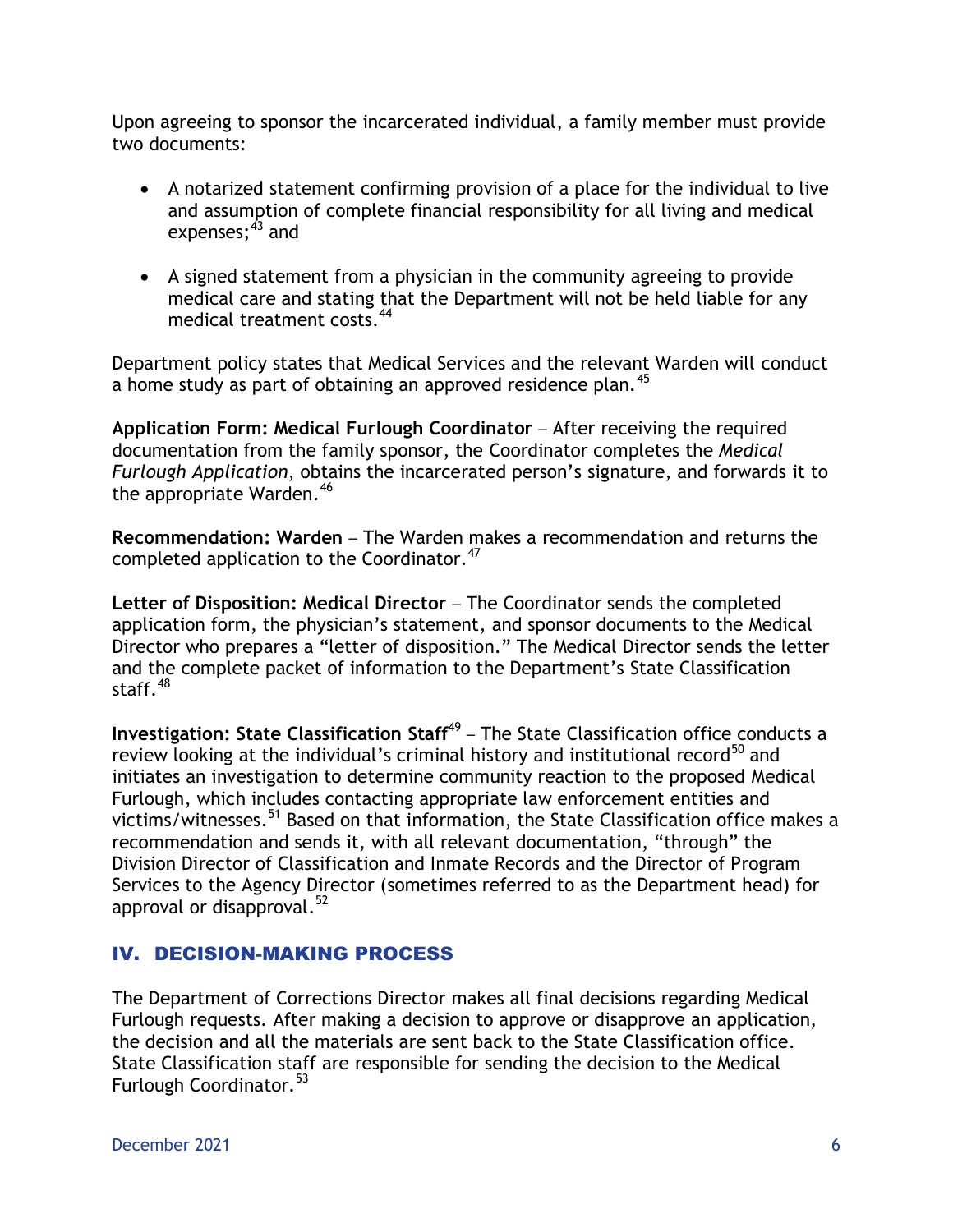### V. POST-DECISION

When an individual is approved for Medical Furlough, the Department's State Classification office contacts the Pre-Release Center closest to where the person will live. The Medical Furlough Coordinator facilitates the individual's departure from prison and coordinates with the family sponsor regarding any care, treatment, and medication instructions from the facility's medical staff.<sup>54</sup>

**Conditions** – The following conditions are listed in one – but not both – of the Department policies that cover Medical Furlough:

- A change of residence is not permitted: $55$
- Individuals must notify the Department regarding any hospital admissions and discharges; <sup>56</sup> and
- A Community Program Supervisor will make monthly home or hospital visits. $57$

### VI. REPORTING/STATISTICS

The Department is not required to report on how many individuals have been released on Medical Furlough due to a terminal illness. However, in response to FAMM's request for information, the Department provided the following information:

- In 2019, 37 individuals were referred to the Medical Furlough Coordinator; of those requests, three were granted.<sup>58</sup>
- The Department did not have information on requests made in 2020.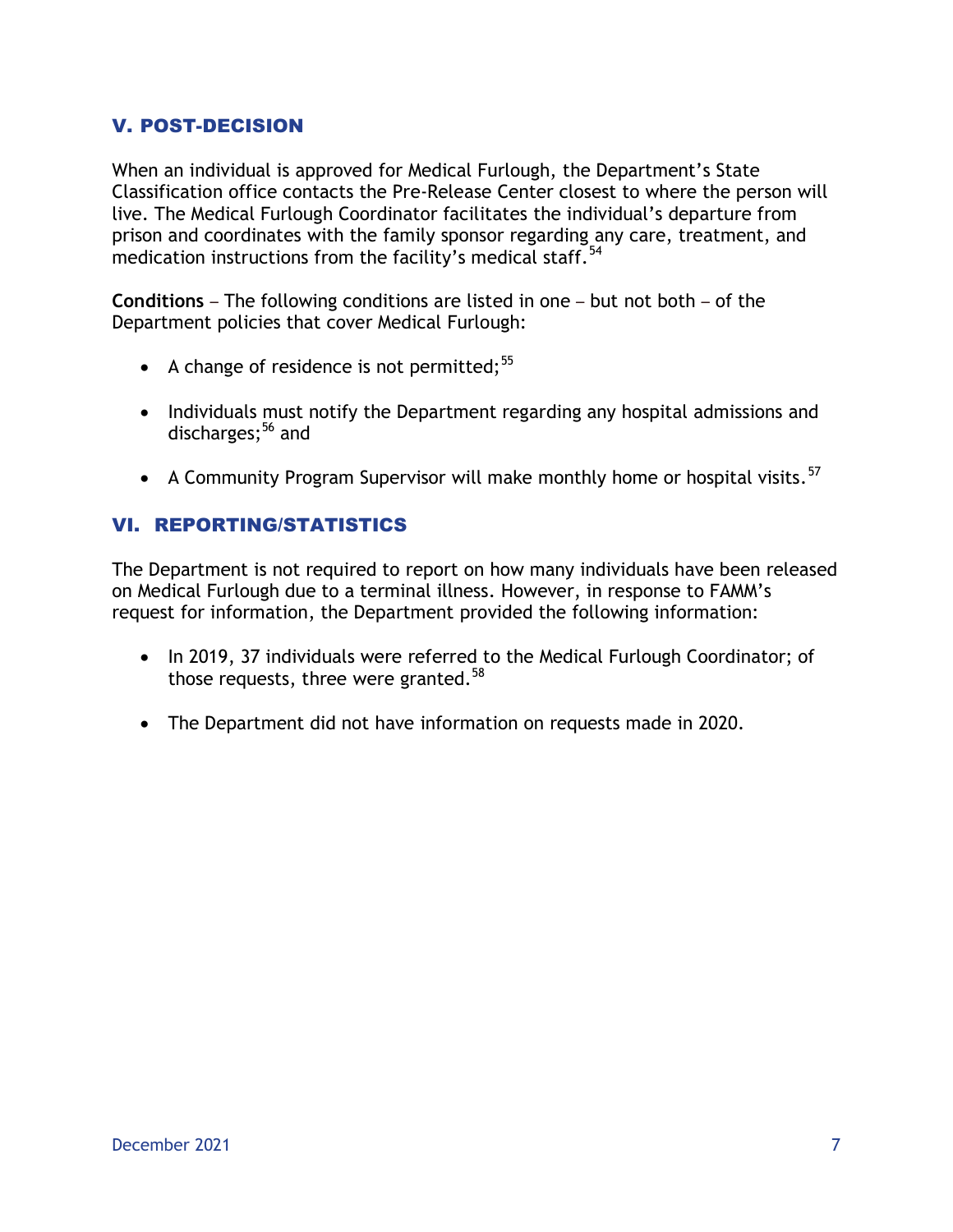# SOUTH CAROLINA COMPASSIONATE RELEASE PRIMARY LEGAL SOURCES

### MEDICAL PAROLE FOR TERMINALLY ILL, GERIATRIC, OR PERMANENTLY DISABLED INMATES

#### **Statute**

South Carolina Code of Laws, § 24-21-715 (2019), available through the South Carolina Legislature, [https://www.scstatehouse.gov/code/title24.php.](https://www.scstatehouse.gov/code/title24.php)

#### **Agency Policy**

South Carolina Board of Paroles and Pardons, Policy and Procedure Manual (Nov. 2019), Part II-Parole Process, § D.4-Parole for Terminally Ill, Geriatric, or Permanently Disabled Inmates, [https://www.dppps.sc.gov/content/download/209320/4885043/file/Board+of+Paroles+and+Pardons+](https://www.dppps.sc.gov/content/download/209320/4885043/file/Board+of+Paroles+and+Pardons+11062019.pdf) [11062019.pdf.](https://www.dppps.sc.gov/content/download/209320/4885043/file/Board+of+Paroles+and+Pardons+11062019.pdf) Note that this section of the manual is a verbatim copy of the Medical Parole statute and does not provide any additional information.

South Carolina Department of Corrections, Operations Policy Manual, Policy/Procedure OP-21.04: Inmate Classification Plan (Oct. 22, 2020), § 30.2-Medical Parole, [http://www.doc.sc.gov/policy/OP-](http://www.doc.sc.gov/policy/OP-21-04.htm.pdf)[21-04.htm.pdf.](http://www.doc.sc.gov/policy/OP-21-04.htm.pdf)

### PAROLE FOR MEDICAL REASONS

#### **Statute**

South Carolina Code of Laws, § 24.21.610 (2019), available through the South Carolina Legislature, [https://www.scstatehouse.gov/code/title24.php.](https://www.scstatehouse.gov/code/title24.php)

#### **Agency Policy**

South Carolina Board of Paroles and Pardons, Policy and Procedure Manual (Nov. 2019), Part II-Parole Process, § D.3-Parole for Medical Reasons, [https://www.dppps.sc.gov/content/download/209320/4885043/file/Board+of+Paroles+and+Pardons+](https://www.dppps.sc.gov/content/download/209320/4885043/file/Board+of+Paroles+and+Pardons+11062019.pdf) [11062019.pdf.](https://www.dppps.sc.gov/content/download/209320/4885043/file/Board+of+Paroles+and+Pardons+11062019.pdf)

(continued on next page)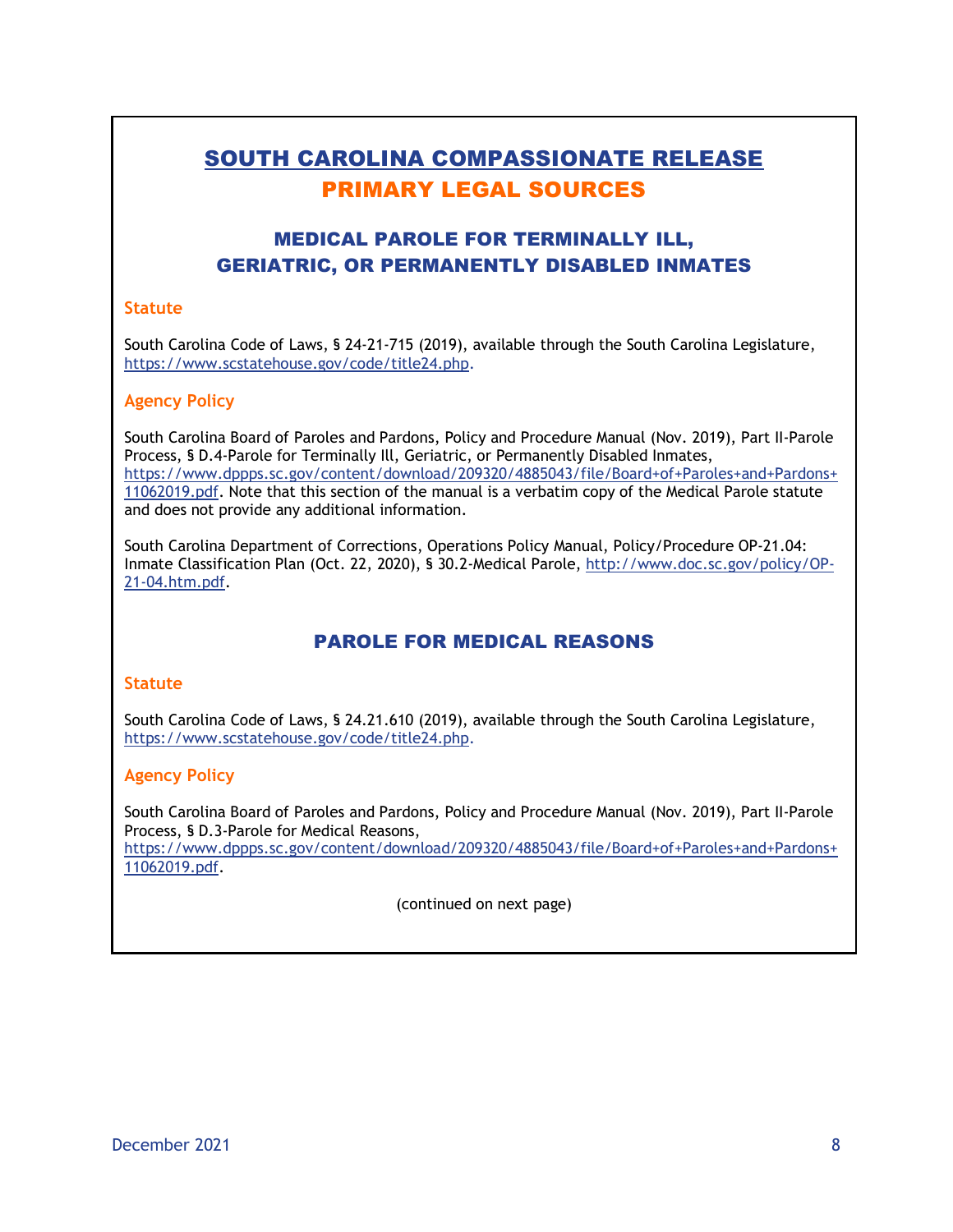# SOUTH CAROLINA COMPASSIONATE RELEASE PRIMARY LEGAL SOURCES

(continued from previous page)

### SPECIAL PAROLE OF VETERANS FOR PSYCHIATRIC REASONS

#### **Agency Policy**

South Carolina Board of Paroles and Pardons, Policy and Procedure Manual (Nov. 2019), Part II-Parole Process, § D.5-Special Parole of Veterans for Psychiatric Treatment, [https://www.dppps.sc.gov/content/download/209320/4885043/file/Board+of+Paroles+and+Pardons+](https://www.dppps.sc.gov/content/download/209320/4885043/file/Board+of+Paroles+and+Pardons+11062019.pdf) [11062019.pdf.](https://www.dppps.sc.gov/content/download/209320/4885043/file/Board+of+Paroles+and+Pardons+11062019.pdf)

### MEDICAL FURLOUGH/EXTENSION OF CONFINEMENT

#### **Statute**

South Carolina Code of Laws, § 24-3-210 (B) (2019), available through the South Carolina Legislature, [https://www.scstatehouse.gov/code/title24.php.](https://www.scstatehouse.gov/code/title24.php)

#### **Agency Policy**

South Carolina Department of Corrections, Health Services Operations Manual, Policy/Procedure HS-18.01: Specialized Health Services Programs (Sept. 1, 2008), § 4-Medical Furloughs for Terminally Ill Inmates, [http://www.doc.sc.gov/policy/HS-18-01.htm.pdf.](http://www.doc.sc.gov/policy/HS-18-01.htm.pdf)

South Carolina Department of Corrections, Operations Policy Manual, Policy/Procedure OP-21.04: Inmate Classification Plan (Oct. 22, 2020), § 30.1-Medical Furlough, [http://www.doc.sc.gov/policy/OP-21-04.htm.pdf.](http://www.doc.sc.gov/policy/OP-21-04.htm.pdf)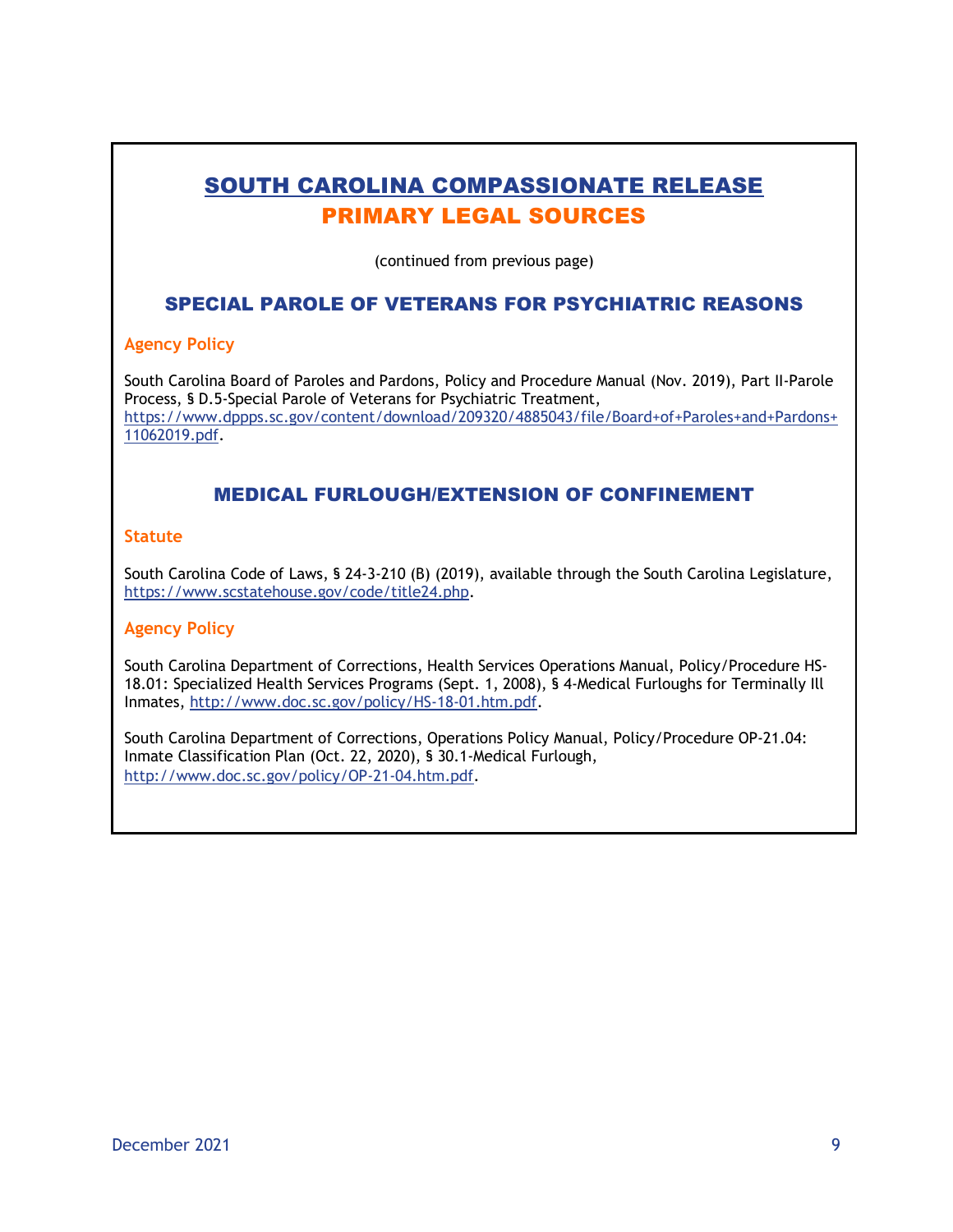# NOTES

\* *Id. means to see prior note.*

Commutations, § A (1) (e).

<sup>1</sup> S.C. Code Ann. § 24-21-715; South Carolina Board of Paroles and Pardons, Policy and Procedure Manual (Nov. 2019), Part II-Parole Process, § D (4), Parole for Terminally Ill, Geriatric, or Permanently Disabled Inmates [note that the Parole Manual section is a verbatim copy of the statute and does not provide any additional information or details]; South Carolina Department of Corrections, Operations Policy Manual*,* Policy/Procedure (SCDC Policy) OP-21.04: Inmate Classification Plan (Oct. 22, 2020), § 30.2-Medical Parole.

 $2$  S.C. Code Ann. § 24.21.610; South Carolina Board of Paroles and Pardons, Policy and Procedure Manual (Nov. 2019), Part II-Parole Process, § D (3), Parole for Medical Reasons. Note that the Board of Pardons and Paroles also refers to incarcerated individuals with terminal illnesses on its Pardon Application webpage, stating individuals with terminal illnesses "may be considered [for a pardon] any time after they are afflicted with a terminal illness with a life expectancy of one year or less. The Board will decide, based upon the submissions and finding, if the evidence demonstrates a condition that meets these criteria. Two separate doctor's statements documenting life expectancy must be attached to the application. All restitution must be paid in full." There are no other references to this pardon authority in state law and no information on whether it has been used. See South Carolina Department of Probation, Parole and Pardon Services, Pardon Application, [https://www.dppps.sc.gov/Parole-Pardon-Hearings/Pardon-Application;](https://www.dppps.sc.gov/Parole-Pardon-Hearings/Pardon-Application) South Carolina Board of Paroles and Pardons, Policy and Procedure Manual (Nov. 2019), Part IV-Pardons, Reprieves, and

<sup>3</sup> South Carolina Board of Paroles and Pardons, Policy and Procedure Manual (Nov. 2019), Part II-Parole Process, § D (5), Special Parole of Veterans for Psychiatric Treatment.

<sup>4</sup> S.C. Code Ann. § 24-3-210 (B); South Carolina Department of Corrections, Health Services Operations Manual, Policy/Procedure HS-18.01: Specialized Health Services Programs (Sept. 1, 2008), § 4, Medical Furloughs for Terminally Ill Inmates; South Carolina Department of Corrections, Operations Policy Manual, Policy/Procedure OP-21.04: Inmate Classification Plan (Oct. 22, 2020), § 30.1, Medical Furlough.

 $5$  S.C. Code Ann. § 24-21-715 (A) (3); note that although the word "disabled" is in the title of the law, the text of the statute uses the word "incapacitated." See also SCDC Policy OP-21.04, § 30.2.

6 S.C. Code Ann. § 24-21-715 (A) (1); SCDC Policy OP-21.04, § 30.2.

<sup>7</sup> S.C. Code Ann. § 24-21-715 (A) (2); SCDC Policy OP-21.04, § 30.2.

<sup>8</sup> Letter from Brendan McDonald, Assistant Attorney General, to Kela E. Thomas, Director, Department of Probation, Parole and Pardon Services (Aug. 24, 2015), available at [http://2hsvz0l74ah31vgcm16peuy12tz.wpengine.netdna-cdn.com/wp](http://2hsvz0l74ah31vgcm16peuy12tz.wpengine.netdna-cdn.com/wp-content/uploads/2015/08/00733624.pdf)[content/uploads/2015/08/00733624.pdf.](http://2hsvz0l74ah31vgcm16peuy12tz.wpengine.netdna-cdn.com/wp-content/uploads/2015/08/00733624.pdf)

9 SCDC Policy OP-21.04, § 30.2.1. The application is SCDC Form 27-17, *Application for Medical Furlough/Medical Parole*. The Department does not make the form available to the public on its website. Id. at § 30.2.2.

<sup>10</sup> Id. at § 30.2.2.

 $11$  Id. at § 30.2.1.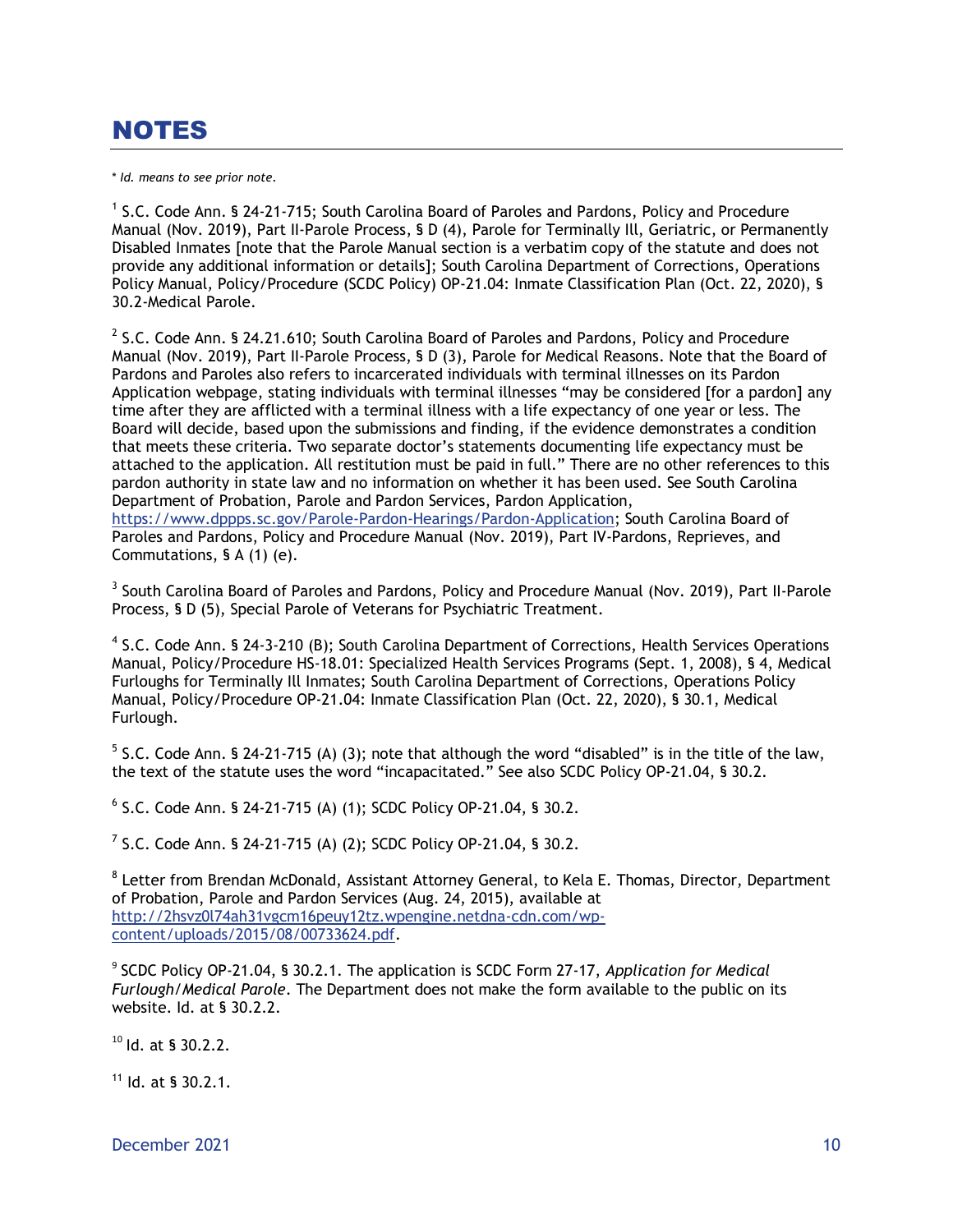$12$  Id. at § 30.2.2. Note there is no additional information in this policy on sponsor requirements.

 $13$  Id.

 $14$  Id.

 $15$  Id. at § 30.2.3.

 $16$  Id.

<sup>17</sup> Id. Note that the Director forwards the Petition with a cover letter from the Department's General Counsel.

<sup>18</sup> S.C. Code Ann. § 24-21-715 (B).

 $19$  Id. at (C).

 $20$  SCDC Policy OP-21.04, § 30.2.4. The general parole hearing rules are in the Board of Paroles and Pardons Policy and Procedure Manual (Board Manual) (2015), Part II, § A.

 $21$  S.C. Code Ann. § 24-21-715 (C).

 $22$  Id. at (D).

 $^{23}$  The rules for denials of "normal" parole are available in the Board Manual, Part II, § E. There do not appear to be any exceptions for individuals petitioning for Medical Parole for Terminally Ill, Geriatric, or Permanently Disabled Inmates.

<sup>24</sup> S.C. Code Ann. § 24-21-715 (D).

 $25$  Id. at (C).

 $26$  Id. at  $(E)$ .

<sup>27</sup> S.C. Code Ann. § 24-21-715 (E); Board Manual, Part III, § A.

<sup>28</sup> South Carolina Department of Probation, Parole and Pardon Services, Report to the Sentencing Reform Oversight Committee (2020), 19, [https://www.dppps.sc.gov/content/download/231189/5384968/file/2020+SROC+Report+FINAL.pdf.](https://www.dppps.sc.gov/content/download/231189/5384968/file/2020+SROC+Report+FINAL.pdf)

<sup>29</sup> Email from Anita Dantzler, Public Information Director, South Carolina Department of Probation, Parole and Pardon Services, to FAMM (April 22, 2021) (on file with FAMM, Office of the General Counsel).

<sup>30</sup> S.C. Code Ann. § 24.21.610 (2019); Board Manual*,* Part II, § D (3).

 $31$  Id.

 $32$  Id.

<sup>33</sup> Board Manual*,* Part II, § D (3). Note that one of these medical opinions must come from a Department of Corrections physician; the other may come from any other licensed physician.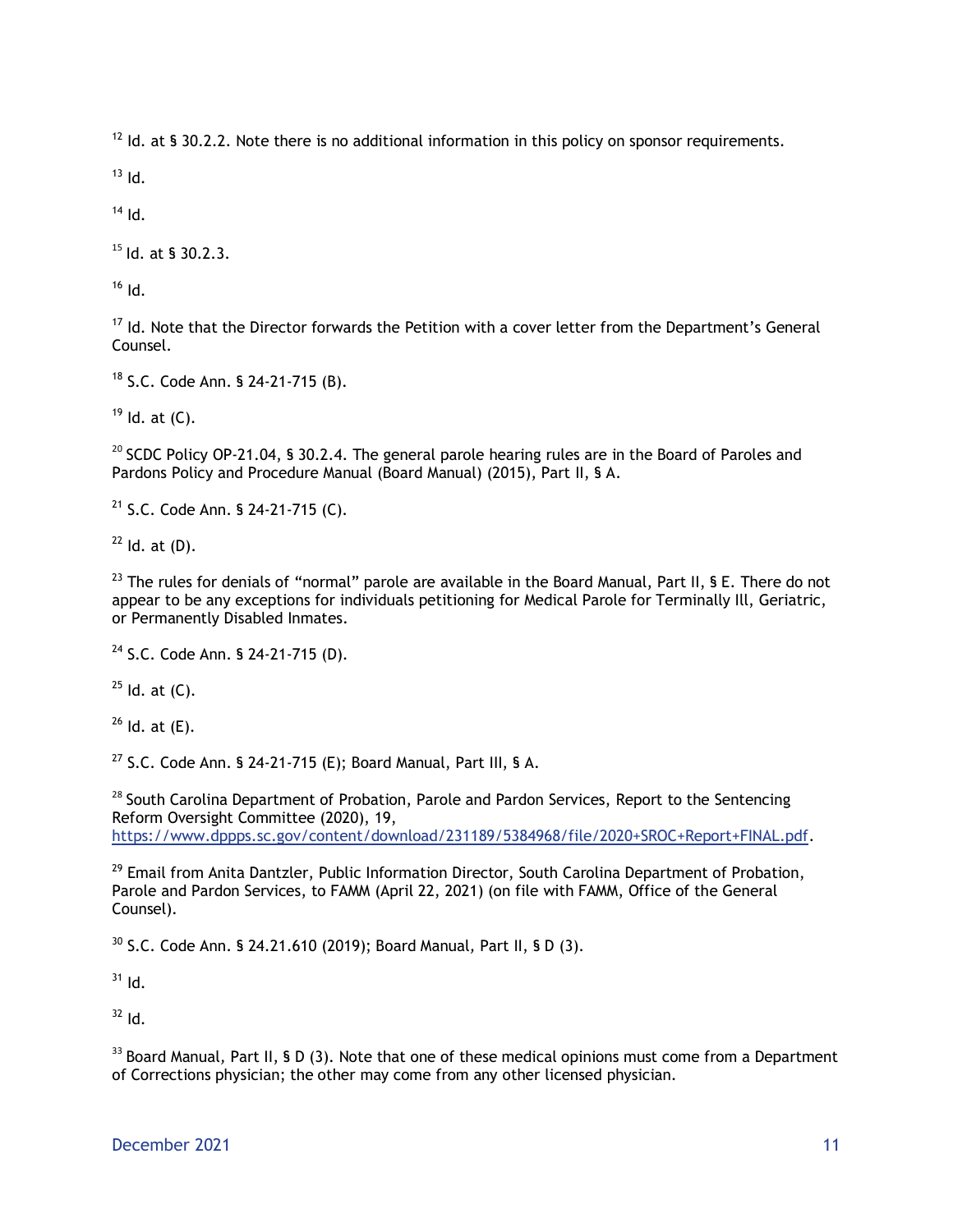$34$  Id. at § D (5).

 $35$  Id.

 $36$  Id.

 $37$  S.C. Code Ann. § 24-3-210 (B): South Carolina Department of Corrections, Health Services Operations Manual*,* Policy/Procedure (SCDC Policy) HS-18.01: Specialized Health Services Programs (Sept. 1, 2008), § 4, Medical Furloughs for Terminally Ill Inmates; South Carolina Department of Corrections, Operations Policy Manual, Policy/Procedure (SCDC Policy) OP-21.04: Inmate Classification Plan (Oct. 22, 2020), § 30.1, Medical Furlough.

<sup>38</sup> SCDC Policy HS-18.01, § 4.1; SCDC Policy OP-21.04, § 30.1.

<sup>39</sup> S.C. Code Ann. § 24-3-210 (D).

<sup>40</sup> SCDC Policy HS-18.01, § 4.2; SCDC Policy OP-21.04, § 30.1.

<sup>41</sup> SCDC Policy HS-18.01, §§ 4.3 and 4.4.

<sup>42</sup> SCDC Policy OP-21.04, § 30.1.

<sup>43</sup> SCDC Policy HS-18.01, § 4.5.1.

<sup>44</sup> Id. at § 4.5.2.

<sup>45</sup> SCDC Policy OP-21.04, § 30.1.

<sup>46</sup> SCDC Policy HS-18.01, § 4.6. The Medical Furlough Application is SCDC Form 27-17. The Department has not made the form publicly available on its website.

 $47$  Id. at § 4.7.

<sup>48</sup> Id. at §§ 4.8 and 4.9.

 $49$  Note that SCDC policy uses both "State Classification" and "Central Classification" to refer to this office.

<sup>50</sup> SCDC Policy OP-21.04, § 30.1.2.

<sup>51</sup> SCDC Policy HS-18.01, § 4.10.1; SCDC Policy OP-21.04, § 30.1.2.1.

<sup>52</sup> SCDC Policy HS-18.01, § 4.10.2. Note that SCDC Policy OP-21.04, § 30.1.2.3 details a process that varies slightly from the Medical Furlough policy at this point, stating that the application packet must go to the General Counsel's office and the Deputy Director of Operations before being forwarded to the Agency Director. The Agency Director will consider the recommendations of law enforcement, victims, and prison staff.

<sup>53</sup> SCDC Policy HS-18.01, § 4.11.

<sup>54</sup> Id. at §§ 4.12 and 4.13.